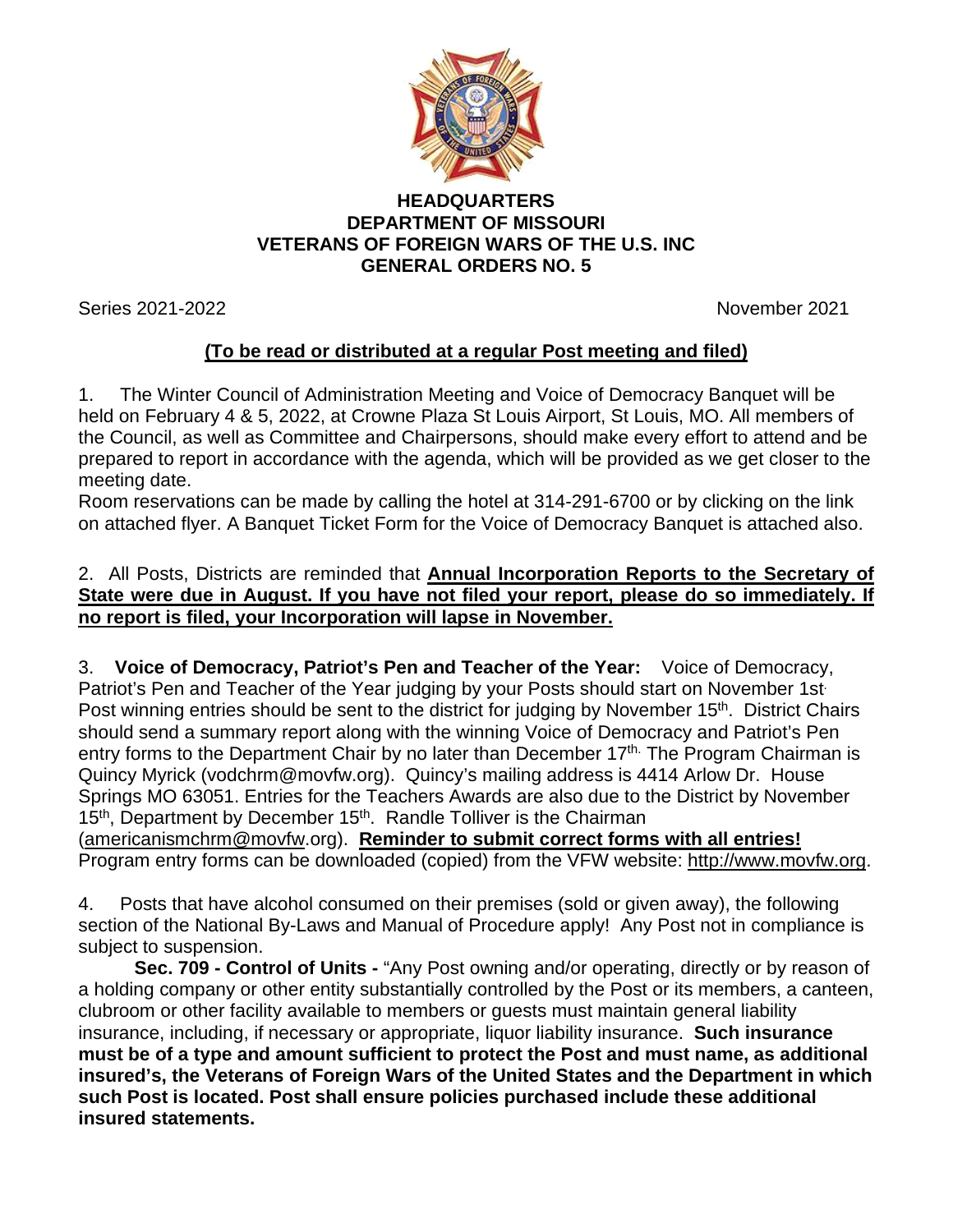General Orders #5, Series 2021-22 James Nail, State Commander Page - 2

5**.** All District Commanders should strive to complete their Post visits by December 31. Post visit reports should be sent to Department Headquarters immediately following such visits. It's important that you visit the Post early in the year and give them encouragement and offer to assist them in problems they may be having.

6 All Posts are required to file a Federal Income Tax return. **NO EXCEPTIONS!** Posts may obtain forms 990EZ, 990 and/or 990T from any IRS Office, or online at http://www.irs.gov. Posts with a year end of 30 June must file with the IRS prior to 15 November 2021, (most posts have a year end of 30 June). **Failure to file will result in the loss of your tax-exempt status.**

For the current IRS requirements, if the organization's annual gross receipts are normally more than \$50,000, the organization must file Form 990 or 990-EZ. Small tax-exempt organizations whose annual gross receipts are normally \$50,000 or less are required to electronically submit Form 990-N, also known as the e-Postcard. There is no penalty assessment for late filling the e-Postcard, but an organization that fails to file required information returns for three consecutive years will automatically lose its tax-exempt status. The revocation of the organization's taxexempt status will not take place until the filing due date of the third year.

Gross receipts are considered to be normally less than \$50,000 if the organization:

1. Has been in existence for 1 year or less and received, or donors have pledged to give, \$75,000 or less during its first taxable year;

2. Has been in existence between 1 and 3 years and averaged \$60,000 or less in gross receipts during each of its first two tax years; and

3. Is at least 3 years old and averaged \$50,000 or less in gross receipts for the immediately preceding 3 tax years (including the year for which the calculations are being made).

If annual gross receipts are normally more than \$50,000, the organization must file Form 990 or 990-EZ. For the current IRS requirements, if an organization has gross receipts less than \$200,000 and total assets less than \$500,000, it may file form 990-EZ. However, if either gross receipts or total assets are above those limits, Form 990 must be filed.

For purposes of filing requirements, gross receipts include: total contributions; gifts and grants; program service revenue; membership dues and assessments; gross investment income (including interest, dividends, gross rents, and other investment income); gross income from the sale of assets other than inventory; gross income from special fundraising events; gross sales net of return allowances; and any other revenue.

IRS regulations require that all tax-exempt organizations make both their Application for Exemption and 990's for the last three years available for public inspection at their principal office and provide copies in response to written requests, subject to the payment of reasonable fees. There are substantial penalties for violation of these regulations.

7**.** Quarterly audit reports for the period ending 9-30-21 are due 10-31-21. This deadline must be met for All State Contest purposes and is required by National By-Laws. Audits must be at Dept. Headquarters on or before the last day of the month. Postmarks do not count as each Post has 30 days to conduct and mail, fax, or email the complete Audit Report to Dept. Headquarters, 3401 Knipp Drive, Jefferson City, MO. 65109. The fax # is (573) 636-2664 or email to [adj@movfw.org;](mailto:adj@movfw.org) or hqangela@movfw.org.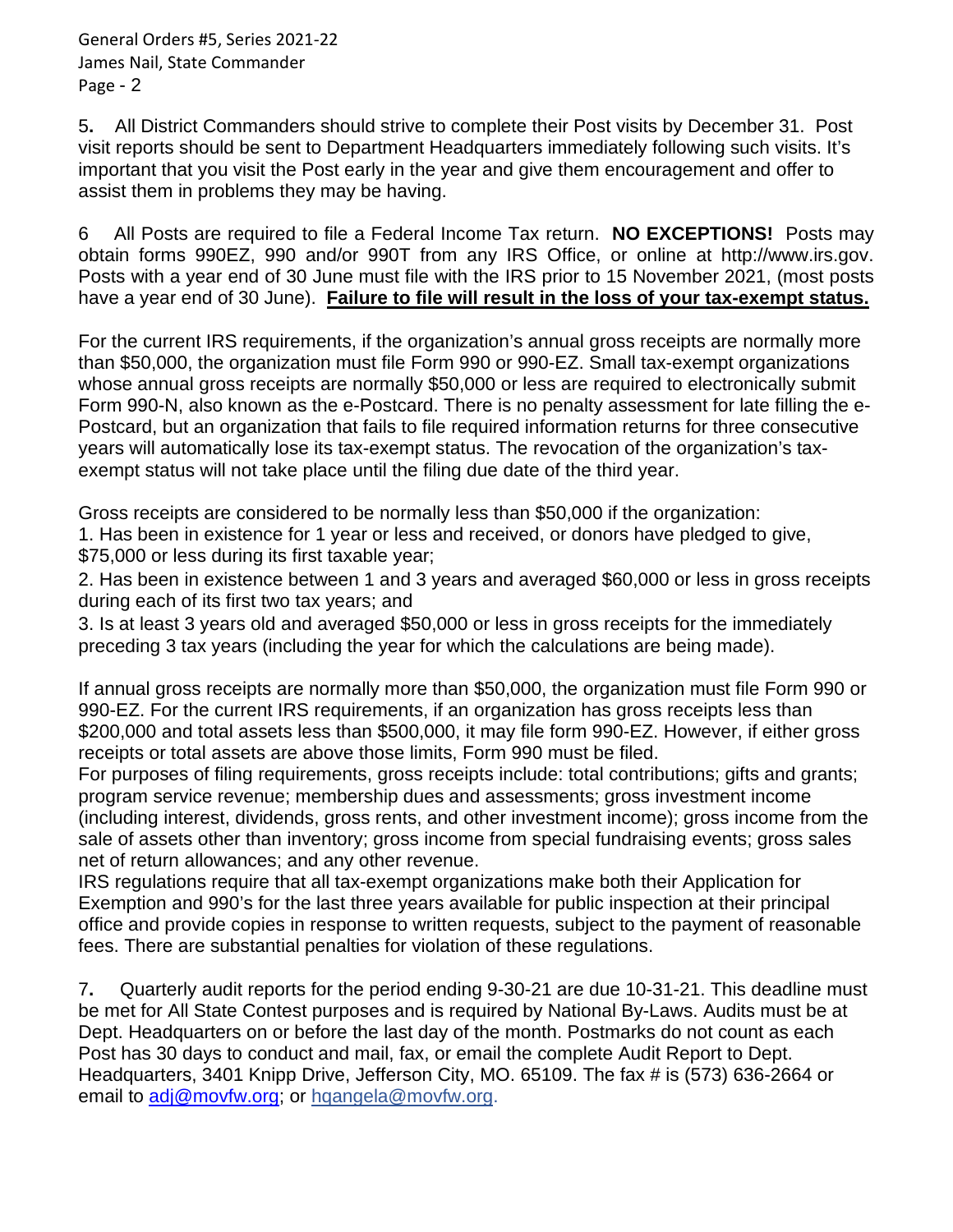8. If your Post has not ordered your quota of Buddy Poppies, please do so ASAP. Please see your Post Commander Handbook for order form and quota you need to order. If you wish to charge them on a Credit Card, please fill out the Credit Card information. Otherwise mail a check along with the form. **(Orders will not be taken over the Phone)**

9. Proceeds from the Raffle of the Savage 110 in 6.5 RPC, w/Vortex Crossfire 3X9 scope and adjustable trigger are to be used for the Hospitality Room at the 2022 National Convention in Kansas City. All funds and requests for additional tickets are to be mailed to Sr Vice Commander Royce Kelb at PO Box 103, Lincoln, MO 65338 so he can account for which tickets have been sold or returned. All proceeds will be turned over to the Department Quartermaster. Drawing will be in June at the State Convention.

10. The 2022 Membership Campaign is off and running. If the Department of Missouri is to enjoy a membership growth this year, a tremendous amount of work must be done. As of 8 am on October 25 the Dept. was at 86.12% All unpaid 2021 members can assist in this endeavor by prompt payment of their 2022 dues. Now is the time to be writing those letters, making phone calls and knocking on doors. With the Life Membership incentive currently being offered by Department, all continuous members should be encouraged to purchase a Life Membership. **Post Quartermaster's, you must email the State Quartermaster when someone converts to Life Member so he knows to mail the check.** Having a good Veterans Service Information Event in November and December is a great opportunity to meet and assist eligible veterans in applying for their VA benefits and welcome new Veterans into the Post. *It's not the price they pay to be a member; it's the price they paid to be eligible for membership.*

11. Anyone requesting a Department Officer to attend a function must submit a **written request** to Department Headquarters at least 30 days prior to the date of the function. An e-mail to the Adjutant at [adj@movfw.org](mailto:adj@movfw.org) is acceptable.

12. All inspection reports should be mailed directly to the Department Inspector, Paul Frampton. His address is: 12855 NW Oakside Ct. Platte City, MO. 64079. If a Deputy Inspector wishes to claim mileage for travel in connection with the inspections, he/she must submit a voucher to the Department Inspector for approval.

13. Post Commanders are reminded that Community Activity Reporting is now on-line through the on-line Reporting program. Either Post or its Auxiliary may submit an activity through Online Community Activity Reporting. If the person submitting the report fails to include a name and means of contact, the reviewer reserves the right to reject the report outright. Please help us to help you get these reports correct.

14. All Posts should obtain current 2022 copy of the podium edition of the Congressional Charter, Bylaws, Manual of Procedure and Ritual. The revised edition of the Congressional Charter, Bylaws, Manual of Procedure and Ritual are available through the VFW Store at National Headquarters. The 2022 revised edition reflects the amendments adopted by the 122nd National Convention, which becomes effective on Sept. 2, 2021.

15. Posts are reminded that **ALL** Officer Changes must be reported to National and Department. You can email the Officer Change Form to the State Adjutant at [adj@movfw.org](mailto:adj@movfw.org)